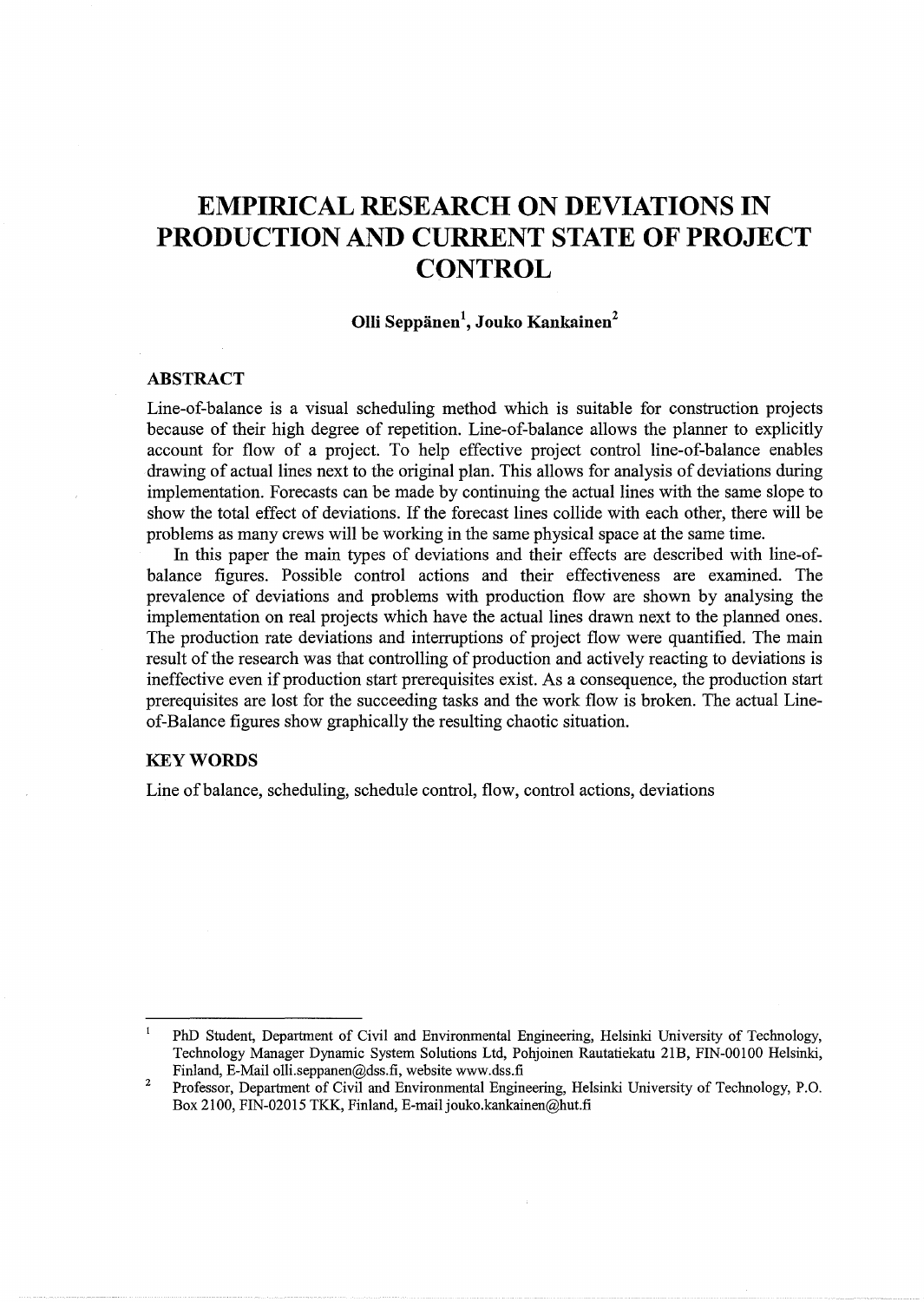#### **INTRODUCTION**

The graphical line-of-balance scheduling method is a planning method for continuous flow of production. Advantages of line-of-balance scheduling for the General Contractor include less schedule risk because subcontractors can be kept on site, productivity benefits because the crews are less likely to interfere with each other and more realistic schedules as buffers can be easily planned and analysed (Kankainen & Seppanen 2003)

However, planning continuous flow doesn't guarantee that the project is implemented continuously. To achieve the benefits of flow, production must be controlled. With the Lineof-Balance method, it is possible to forecast when the space runs out for the following task and when control actions should be taken. The forecasts combined with actual and planned scheduling data provide the management powerful tool with which it is possible to detect critical deviations in order to plan a timely and optimal control action plan to preserve project flow.

Project control is both proactive and reactive. Proactive project control includes good preplanning of production, integrating procurement schedule with the master schedule and planning and achieving the prerequisites for starting work (making ready) (Kankainen & Sandvik 1993). The Last Planner System™ (Ballard 2000) concentrates on proactive control. It also has a reactive component: when weekly assignments are not realized, a root-cause analysis process is initiated to find the causes of planning failure. In addition reactive control should include estimating the total effect of deviation and taking control actions to minimize the effects of deviation on the flow of other tasks. Observations on site show that possible control actions include changing resources of a task, working overtime, changing sequence of task's locations or simultaneous production in multiple places (case schedules for this paper). All these control actions affect what CAN be done during the following weeks. If control actions are not taken, the Last Planners can achieve good PPC and at the same time destroy the prerequisites of continuing for the succeeding task. By taking control actions in time, it is possible to do more planned work, maintain good PPC and enable the following tasks to continue without disturbances.

This paper differs from other papers about LoB in its practical focus: this is an empirical study using actual data from projects which are using the LoB as the principal scheduling method. Earlier papers describe algorithms and heuristics to optimize continuity of resource use, to achieve duration cuts and to model learning curves (e.g Kang et al 2001, Arditi et al 2001, Harris & Ioannou 1998) While these papers give good theoretical foundation to the method, they don't describe utilization of these concepts in real projects.

In this paper typical deviations and their effects are illustrated with flow-line pictures. Possible control actions are shown and their effectiveness is analyzed. Finally, actual data gathered from a sample of six projects are analyzed. This is an ongoing study and the number of completed case projects is still small so the results are inconclusive and mainly descriptive. The final study will have 20 projects allowing more meaningful statistical analyses but most of the projects weren't yet completed.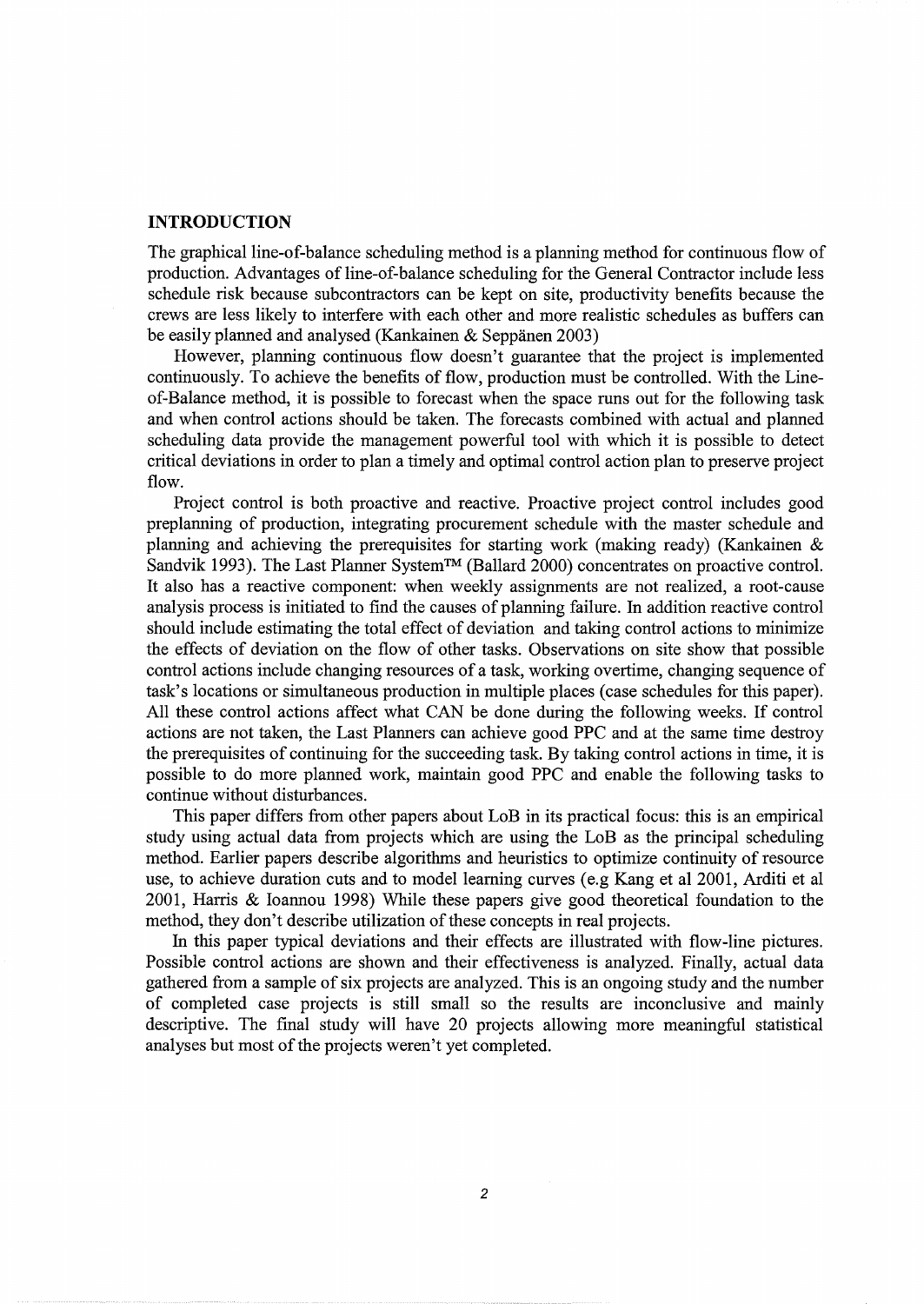#### **DEVIATION TYPES**

In the following figures, the basic types of deviations are shown with pictures. All deviation types are shown with two tasks in a project with five places. In one set of examples, the tasks have been synchronized (i.e. have the same durations, 25 shifts each). In another set of examples, the tasks aren't synchronized (duration of task 1 is 25 shifts, duration of task 2 is 19 shifts). In both sets of examples the start-up delay is ten days.

The first deviation type is that the preceding task starts late. (Fig 1) In the synchronized schedule this doesn't cause any immediate problems unless the delay is greater than the startup delay. In unsynchronized schedule, there will be problems later and control actions are necessary. Deviation where the succeeding task starts early has the same results. This type of deviation can be prevented by good preplanning of procurement and by ensuring production start prerequisites through look-ahead planning and make-ready operations (Kankainen & Kolhonen 2004).



Figure 1: Effect of a start-up delay in synchronized and unsynchronized schedule

The second deviation type is the deviation in production rates. (Fig 2). Too slow production of the preceding task or too fast production of the succeeding task causes the succeeding task to lose its prerequisites of continuing in the future. The effect is more pronounced in the unsynchronized schedule. This type of deviation can be prevented by good preplanning of work based on quantities and labor consumptions in each place and controlling that enough men are available on site (Kankainen & Kolhonen 2004).

| <b>THE REAL PROPERTY</b><br>a series de | w<br>Æ                                                  | <b>Local More</b><br>≕       | <b>Confirmed</b>                                                                          |
|-----------------------------------------|---------------------------------------------------------|------------------------------|-------------------------------------------------------------------------------------------|
| <b>COLORADO DE</b>                      | The company's the company's<br><b>PERSONAL PROPERTY</b> | <b>CONTRACTOR</b>            | the computation of the computation of the second computation of computation of the second |
| planned:<br>actual:<br>$-0.000$         | predecessor                                             | <b>TOO</b>                   | m                                                                                         |
| forecast;<br>alarm.                     |                                                         |                              |                                                                                           |
|                                         | حس                                                      |                              |                                                                                           |
|                                         |                                                         |                              |                                                                                           |
| wnchronized                             | <i>nsvnehronized</i>                                    | $ \frac{1}{2}$ $\frac{1}{2}$ | <b>hronize</b>                                                                            |
| <b>Report Follows</b>                   | <b>Service Address of the American</b>                  |                              | The Washington                                                                            |

Figure 2: Effects of too slow predecessor (a) in synchronized and unsynchronized schedule and too fast successor (b) in synchronized and unsynchronized schedule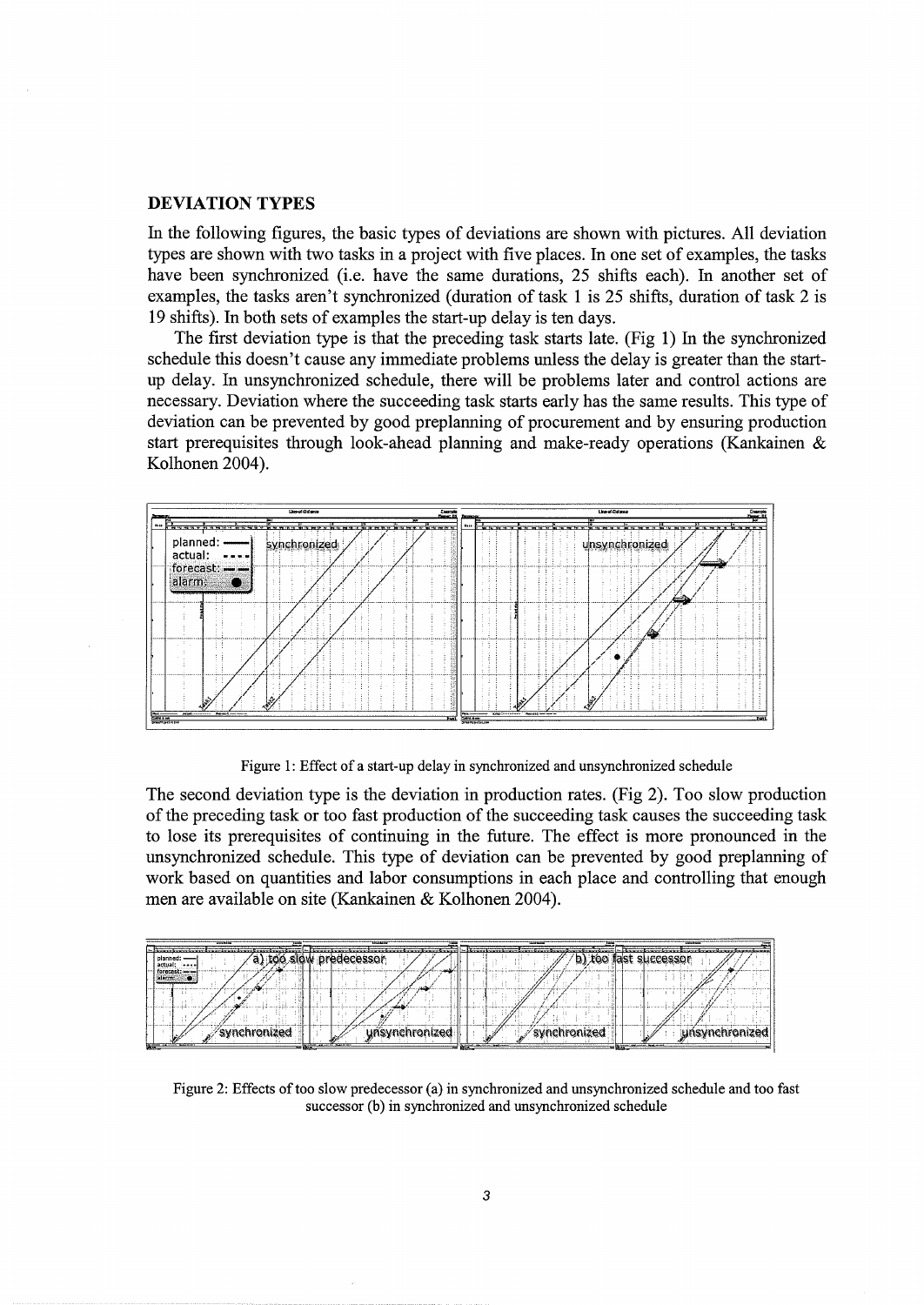The third deviation type is the splitting of work to multiple locations at the same time (Fig 3). This results in locations being unfinished and the next trade can't begin work in the location. Finishing of work in locations slows down because resources are divided between places. This causes problems for the flow of succeeding tasks. This type of deviation can be prevented by good control of production flow and good contracts with subcontractors (Kankainen & Kolhonen 2004).



Figure 3: Effect of splitting work to multiple locations in synchronized and unsynchronized schedule

The fourth deviation type is wrong order of construction of places (Fig 4). This results in disruption of the next task's order of construction. This type of deviation can be prevented by effective control and tying payment schedule to completion of places instead of quantities (Kankainen & Kolhonen 2004).



Figure 4: Effect of wrong order of completion of places in synchronized and unsynchronized schedule

#### **CONTROL** ACTION TYPES

In Line-of-Balance the effects of control actions can be analyzed by changing the slope of the forecast line. This enables preserving the original schedule and using it as the reporting tool of schedule while still facilitating control action optimization (Kankainen & Seppänen 2003). The possible control actions include working longer days, adding resources, changing the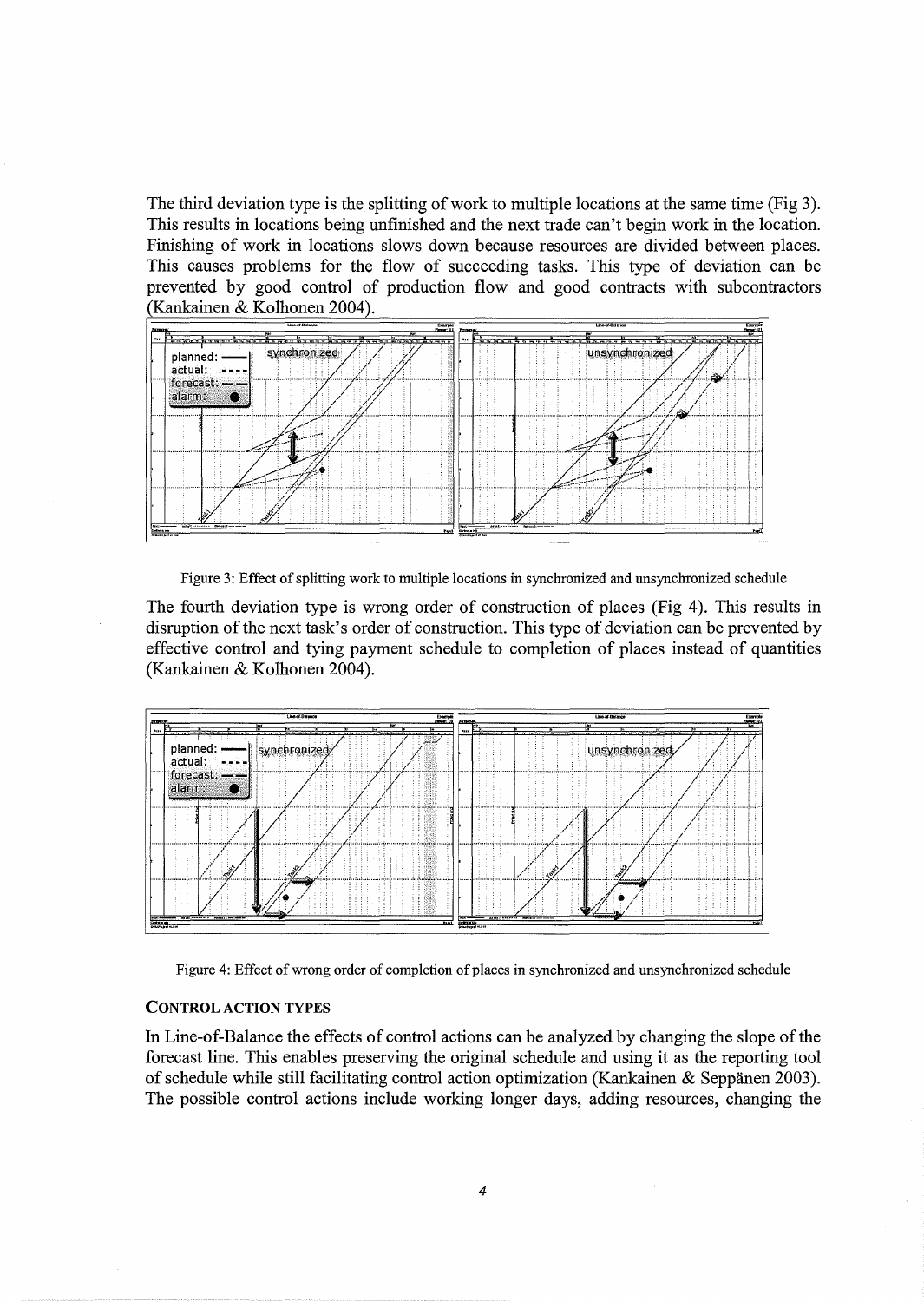work content of the task, making task discontinuous, changing the construction order of the task and overlapping production in different locations.

Usually the best control actions are those which change the slope of the forecast line but preserve the continuity of the task. This is because the task remains continuous and is thus easier to control (Kiiras 1989) and the crews remain on site. This category of control actions includes adding resources (to the same location), working longer days or on weekends and decreasing the work content of the task. It is also possible to affect the slope by increasing productivity or by reducing non-value adding activities Figure 5 shows different control actions which affect the slope of the task.



Figure 5: As a result of deviation control action is needed. In part a) the resources have been doubled in part b) work is done on weekends. Both control actions prevent the breaking of flow of succeeding task

Control actions which make tasks discontinuous, change the construction order of the task or increase resources so that work overlaps in different locations, tend to increase schedule risk of the project. Discontinous tasks are more difficult to control and the crews may not come back or the crew composition may change. Changing construction order often causes deviations in other tasks. Overlapping production in different locations makes it more difficult to control the progress and often increases chaos in the project. Figure 6 shows graphically examples of these.



Figure 6: Disturbance caused by preceding task can be prevented by making succeeding task discontinuous or splitting the preceding task to proceed simultaneously in multiple locations. However, these control actions tend to increase project risk and to cause further disturbances.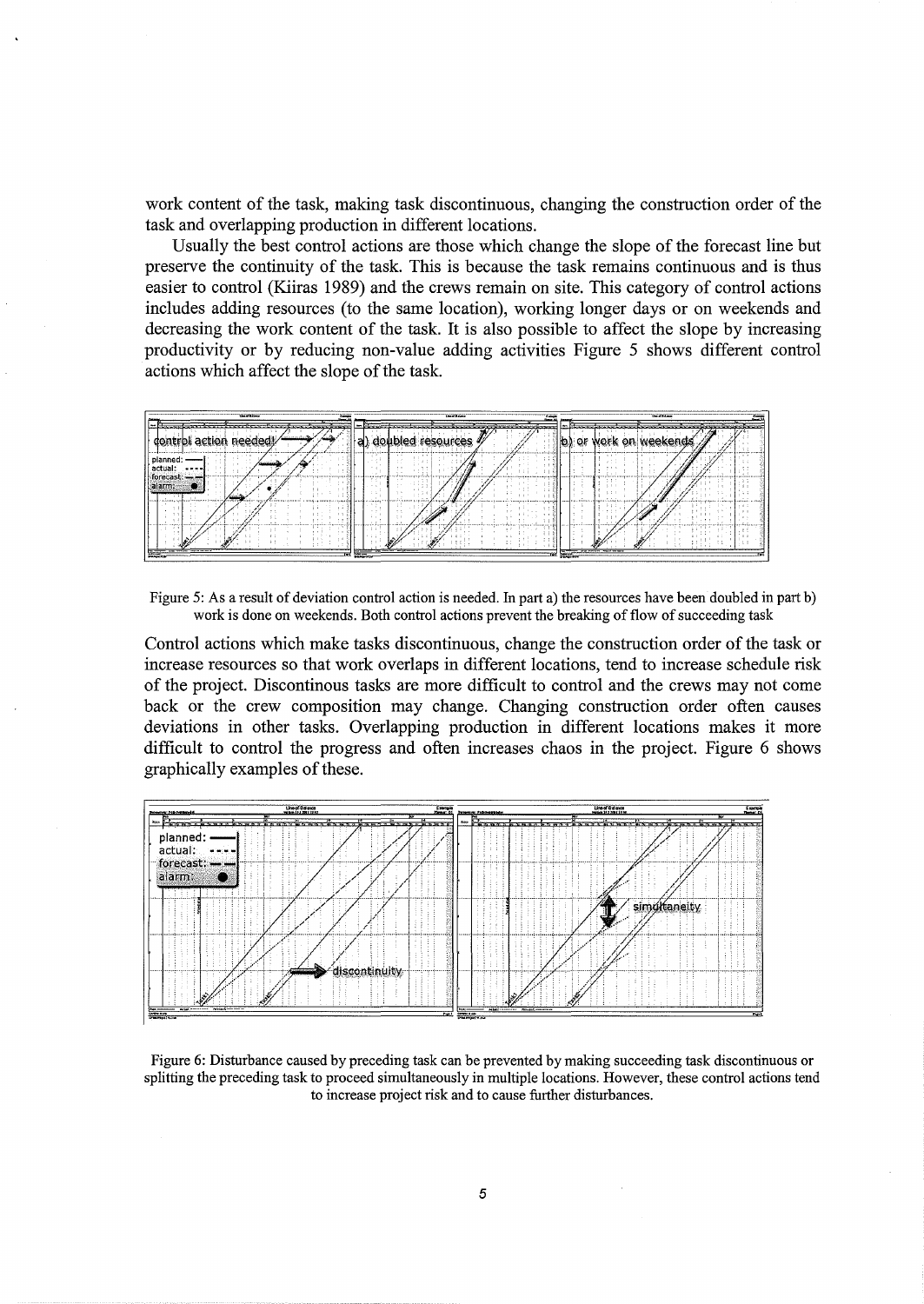In Figure 7, an actual project is shown. Left side of the figure shows the planned schedule for a few select tasks. Right side of the figure shows how the project was implemented. In the planned schedule there is a lot of overlapping work in sections, discontinuities of work, many tasks planned to be done at the same time in the same location and wrong implementation order between plasterwork and board walls in one location. Poor control and preplanning result in slowdowns and discontinuities. Plasterwork, which had been planned to be done simultaneously in many locations, is actually done continuously, which results in slowdowns of painting work and lots of wasted time between board walls and plasterwork.



Figure 8: Problems in preplanning of flow (left) result in actual problems during implementation

## **METHODS**

The data of this study was gathered from 6 real projects. The projects included 4 residential construction projects, a business park and a school building. The size of the projects varied from 3000 m2 to 24 500m2.

The data gathering and analysis tool was DYNAProject™, a commercial line-of-balance based schedule planning and control system. The system was used by the site personnel to schedule and control the project. The schedules were planned based on quantities and resource use and controlled using the control chart (features of the software have been described in Kankainen & Seppänen 2003). DYNAProject automatically draws actual lines aside the planned ones, which makes it possible to localize deviations and infer control actions. The system also tracks the actual production rates compared to the planned production rates. The site entered start and finish date, actual quantities and actual resources used for every location.

The data was analyzed in three ways: using numerical information about actual production rates and quantities, by examining the deviations shown by the actual completion lines and by jumping backwards in time and examining the forecast lines as they appeared to the user. This was done by using DYNAProject's history feature, which has been implemented to facilitate this kind of research.

To be able to compare different projects a set of tasks which had similar work contents and schedule dependencies in every project were analyzed. The work content of tasks is explicitly planned in DYNAProject which enable comparisons across projects. The tasks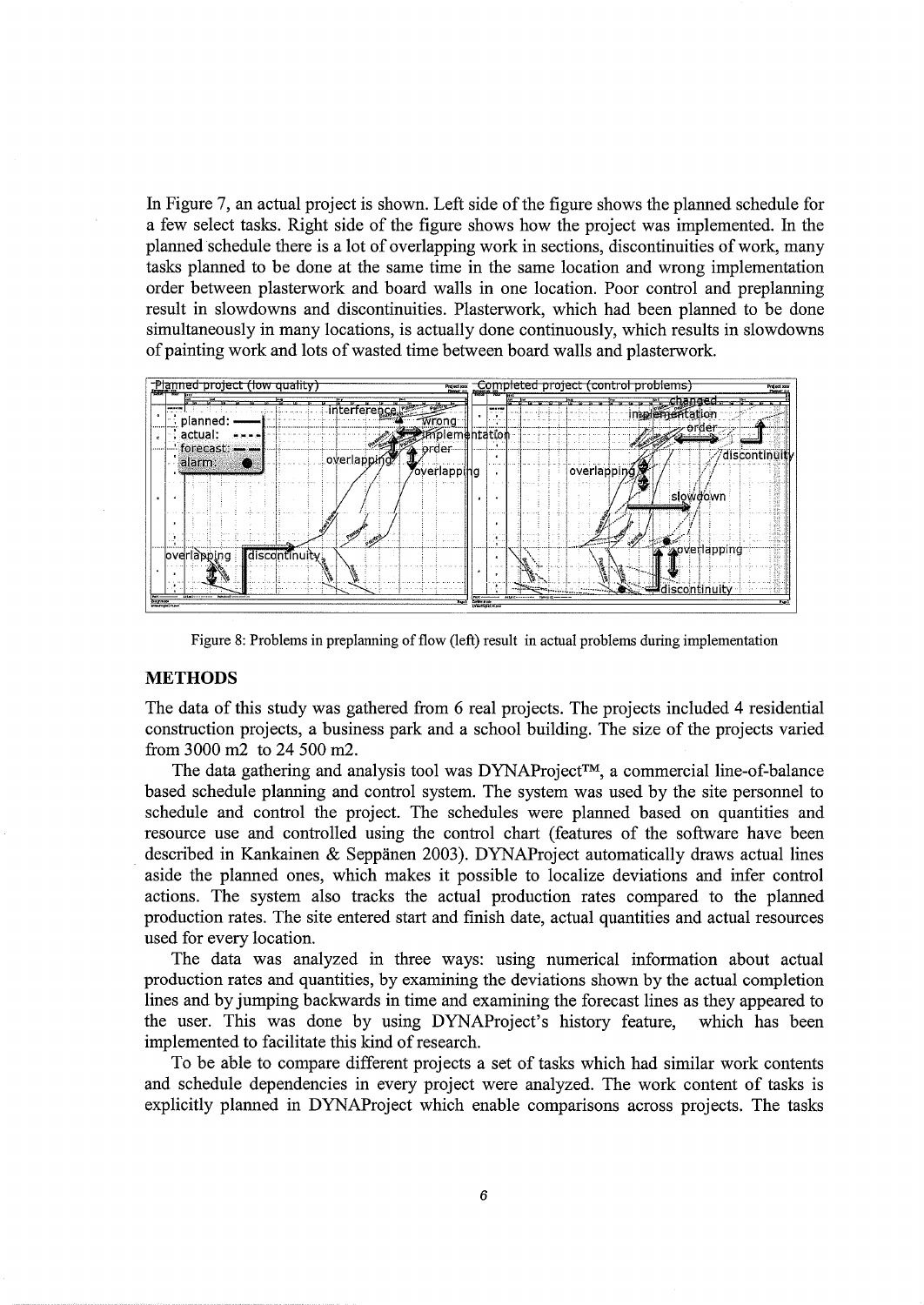included erection of the precast concrete framework, roofing work, concrete floor finishing work, board walls, wall and floor tiling, plasterwork, painting, floor covering work and furniture installation.

#### **RESULTS**

Implementation of the plan was analyzed by examining start-up delays (delta from plan), production rate deviations (number under 1 means slower than planned), actual interruptions of work (shifts of interrupted days) and actual delays (how much the task finished early or late). Table 1 below shows the variables grouped by the work type.

|                                     |         |   |              |                | Start-up delay |      | Production rate <br>deviation |            |            |            |              |            | <b>Interruptions</b> |            | <b>Final delay</b> |                |            |            |  |  |
|-------------------------------------|---------|---|--------------|----------------|----------------|------|-------------------------------|------------|------------|------------|--------------|------------|----------------------|------------|--------------------|----------------|------------|------------|--|--|
| Task<br>PPC                         | Task ID | N | MIN          | <b>AVG</b>     | <b>MAX</b>     | STD. | MIN                           | <b>AVG</b> | <b>MAX</b> | <b>STD</b> | <b>MIN</b>   | <b>AVG</b> | <b>MAX</b>           | <b>STD</b> | <b>MIN</b>         | <b>AVG</b>     | <b>MAX</b> | <b>STD</b> |  |  |
| Framework                           | 21      | 5 | $-1$         | 0.6            | 2              | 1.34 | 0.92                          | 1.02       | 1.13       | 0.08       | 0            | 1.2        | ä                    | 1.6        | 0                  | $\overline{2}$ | 7          | 3.08       |  |  |
| Roofing<br>Concrete floor           | 22      | 5 | $\mathbf{3}$ | 1.6            | 7              | 4.16 | 0.65                          | 1.2        | 1.63       | 0.42       | 0            | 20         | 42                   | 20         | -ĥ                 | 2.6            | 10         | 6.8        |  |  |
| finishing work                      | 30      | 3 | 3            | $\overline{7}$ | 14             | 6.09 | 0.71                          | 0.73       | 0.75       | 0.02       | 13           | 31         | 47                   | 17         | 13                 | 21             | 29         | 8.02       |  |  |
| Masonry                             | 31      | 6 | $-4$         | 3.7            | 16             | 7.4  | 0.28                          | 0.89       | 1.46       | 0.4        | 0            | 5.2        | 13                   | 6.1        | 3                  | 19             | 32         | 12.1       |  |  |
| Board walls                         | 32      | 6 | $-29$        | $-1.5$         | 10             | 13.9 | 0.46                          | 1.06       | 1.58       | 0.46       | 0            | 4.3        | 15                   | 6          | $-6$               | 11.2           | 11         | 10.3       |  |  |
| Plasterwork                         | 33      | 6 | $-10$        | 2.3            | 10             | 7.2  | 0.81                          | 1.02       | 1.5        | 0.26       | $\mathbf{o}$ | 4.7        | 14                   | 6          | $\overline{2}$     | 15.3           | 40         | 13.4       |  |  |
| Painting                            | 34      | 6 | $-16$        | $-5.8$         | 4              | 7.6  | 0.76                          | 0.89       | 1.14       | 0.17       | 0            | 8          | 26                   | 9.5        | $-6$               | 17.5           | 55         | 20.5       |  |  |
| Tiling - Walls                      | 35      | 4 | $-20$        | $-3.5$         | 11             | 13.2 | 0.39                          | 0.69       | 1.01       | 0.26       | Ű            | 8.3        | 30                   | 15         | 10                 | 27.3           | 60         | 22.3       |  |  |
| Tiling - Floors                     | 36      | 3 | $-24$        | $-0.7$         | 20             | 22.1 | 0.48                          | 0.86       | 1.17       | 0.35       | 14           | 27         | 44                   | 15         | 10                 | 19.7           | 35         | 13.4       |  |  |
| Floor covering<br>work<br>Furniture | 37      | 6 | $-12$        | $-1.5$         | 8              | 8.4  | 0.66                          | 1.09       | 1.94       | 0.45       | 0            | 12         | 27                   | 10         | 5                  | 14.8           | 30         | 10         |  |  |
| installation                        | 38      | 5 | -4           | 0              | 2              | 2.4  | 0.69                          | 0.79       | 1.05       | 0.15       | f)           | đ.         | 10                   | 4.         | 0                  | 20.6           | 40         | 15.2       |  |  |

Table 1: Start-up delay, production rate deviation, interruptions and final delay grouped by work type (average of all projects)

On average the start-up delays weren't a problem except for concrete floor finishing work. This is usually a result of erroneous scheduling because the dependency between roof work and concrete floor finishing work hasn't been taken into account which results in a start-up delay. To be noted is the fact that many tasks tended to begin on average before schedule (painting, tiling). However, the same tasks usually had lower production rate than planned and on average finished late which implies that crew size was smaller than planned or there were disturbances during work. Erection of building framework is well controlled in all of the projects with no notable deviations in start-up, production rates or interruptions in flow. Interior works were badly controlled. Even the first tasks (concrete floor finishing, masonry and board walls) tended to be late two to four weeks and the last tasks were on average four weeks late. The reason of finishing late was either production rate deviation (working with slower pace than planned), typical in painting and tiling work, or interruptions of flow, typical in painting and floor covering work.

In table 2 the same results are grouped by project taking an average over all tasks.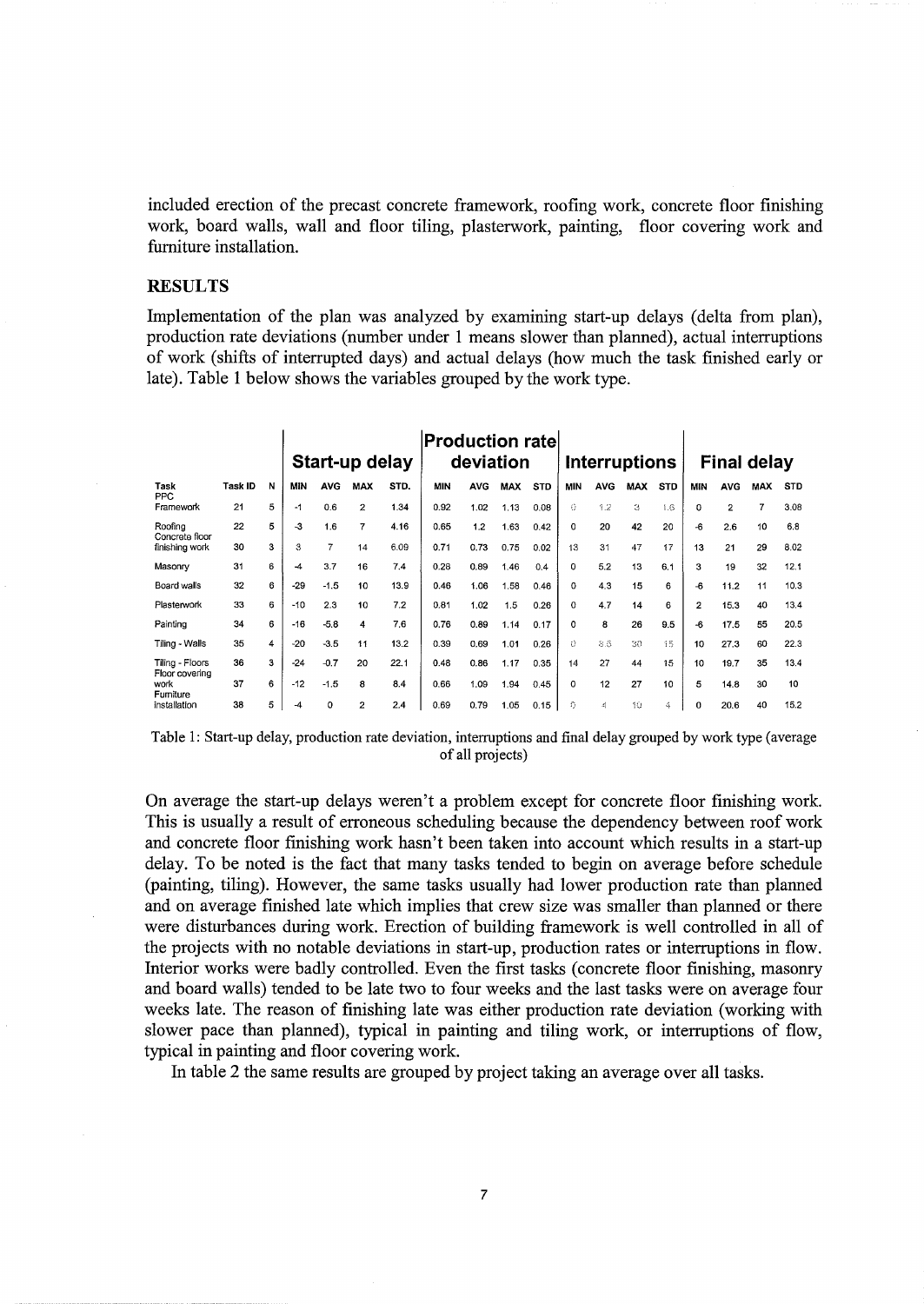|                        |       |    |       |            | Start-up delay |      | <b>Production rate</b><br>deviation |            |            |            |     | Final delay |            |            |          |            |                |      |
|------------------------|-------|----|-------|------------|----------------|------|-------------------------------------|------------|------------|------------|-----|-------------|------------|------------|----------|------------|----------------|------|
| Project                | Size  | N  | MIN   | <b>AVG</b> | <b>MAX</b>     | STD. | MIN                                 | <b>AVG</b> | <b>MAX</b> | <b>STD</b> | MIN | <b>AVG</b>  | <b>MAX</b> | <b>STD</b> | MIN      | <b>AVG</b> | <b>MAX STD</b> |      |
| Residential 1          | 4194  | 8  | $-11$ | 3.75       | 10             | 6.96 | 0.65                                |            | .58        | 0.32       | Õ.  | 0.88.       | 3.         | 1.26       | -6       | 6.25       | 18             | 7.09 |
| Residential 2          | 4742  | 8  | -4    | 1.5        | 16             | 6.55 | 0.81                                | 0.95       | 1.52       | 0.25       | 3.  | 10.88       | 23         | 6.49       | 3        | 17         | 31             | 10.8 |
| Residential 3          | 7687  | 11 | $-13$ | 4.8        | 20             | 8.81 | 0.75                                | 1.01       | 1.63       | 0.28       | 0   | 14.5        | 47         | 17         | $\Omega$ | 30         | 60             | 19.3 |
| Residential 4          | 3000  | 11 | -2    | 1.36       | 4              | 1.57 | 0.28                                | 0.83       | 1.6        | 0.42       | 0   | 5.18        | 14         | 5.17       | G.       | 10.1       | 19             | 6.89 |
| <b>Business Park 1</b> | 24384 | 10 | -29   | $-10.2$    | Ġ.             | 10.3 | 0.62                                | 0.96       | 1.46       | 0.24       | 0   | 21.8        | 44         | 15.4       | 46       | 117        | -20            | 8.9  |
| School 1               | 7980  |    | $-20$ | $-1.3$     | 8              | 9.3  | 0.39                                | 1.01       | .94        | 0.48       | 0.  | 1.43        | 5          | 2.1        | -6       | 10.7       | 32             | 12.6 |

Table 2: Start-up delay, production rate deviation, interruptions and final delay grouped by project (average of all work types)

Projects had differences in their strengths and weaknesses in terms of control. More complex projects (business park and school) have more room for workers, so it was more likely that production start prerequisites would exist in one or more locations which led to low probability of start-up delays (on average tasks started early). Most projects had average production rates on average similar to planned. Number of interruptions varied wildly between projects. This doesn't seem to be a factor of project complexity because some of the residential construction projects had on average two or three weeks of interruptions in each task! Tasks were on average late one to three weeks in every project, with notable exception of a residential construction project which had on average 6 weeks of finishing delays.

The results of descriptive data presented show that task start dates were on average well controlled. Interruptions in work flow were the biggest problem. However, there are great differences between projects.

Line-of-Balance scheduling aims at planning continuous work flow for crews. In table three the planned continuity and actual continuity are compared. Most of the works were planned to be continuous. Exception was roofing work because if there were many sections in the building, roofing would start immediately after the framework of a section was completed. Concrete floor finishing work was another understandable exception because concrete pouring is a very short duration activity in each location and the projects were big enough so that all concrete couldn't be poured in one day.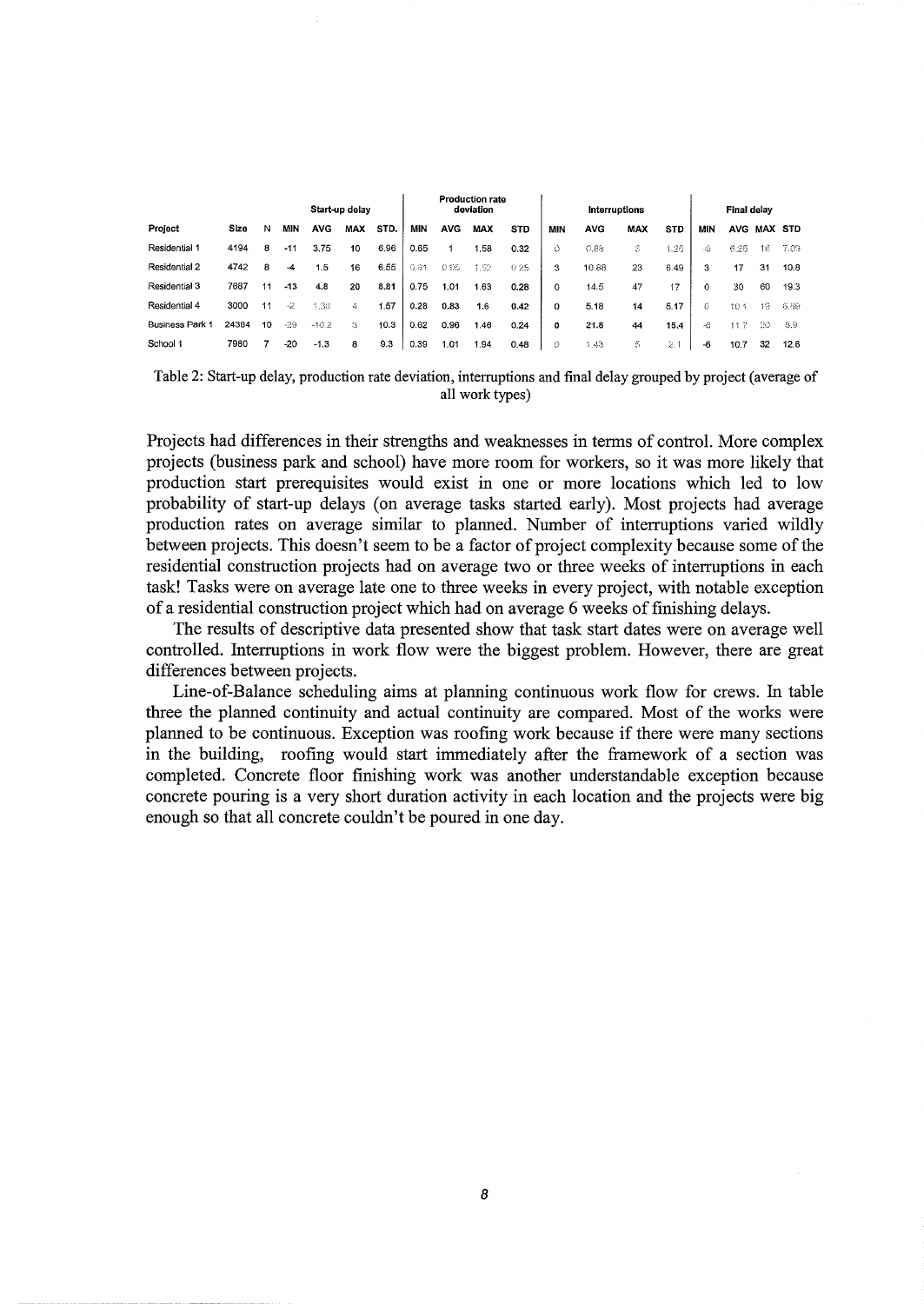|                                  | <b>Task</b> |   | Planned Actual        |        |
|----------------------------------|-------------|---|-----------------------|--------|
| Task                             | ID          | N | continuity continuity |        |
| <b>PPC Framework</b>             | 21          | 5 | 100%                  | 66%    |
| Roofing                          | 22          | 5 | 40 %                  | 40%    |
| Concrete floor finishing work 30 |             | 3 | $33\%$                | 0 %    |
| Masonry                          | 31          | 6 | 67 %                  | 17 %   |
| Board walls                      | 32          | 6 | 83 %                  | 50%    |
| Plasterwork                      | 33          | 6 | 83 %                  | 50%    |
| Painting                         | 34          | 6 | 100%                  | $33\%$ |
| Tiling – Walls                   | 35          | 4 | 50 %                  | 50%    |
| Tiling – Floors                  | 36          | 3 | $0\%$                 | 0 %    |
| Floor covering work              | 37          | 6 | $83\%$                | 17%    |
| Furniture installation           | 38          | 5 | 80%                   | $20\%$ |
| All tasks                        |             |   | 71 %                  | 33 %   |

Table 3: Planned and actual continuity grouped by work type as percentage of case projects

There are striking differences between projects (table 4). One residential construction project and school construction project were planned to be totally continuous. In these projects over 50 % of tasks in the study achieved work flow. Two of the residential construction projects had planned for work flow but implementation was poor  $(0 \%$  and  $27 \%)$ . In the business park and one of the residential construction projects work flow was planned on only 50 % or less of the tasks. It is interesting that in residential project 3, more tasks actually achieved work flow than were planned to have work flow. Overall, many benefits of planning continuous work weren't realized in the projects.

|                               |         | Planned Actual |                       |
|-------------------------------|---------|----------------|-----------------------|
| Project                       | Size N  |                | continuity continuity |
| <b>Residential 1</b>          | 4194 8  | 100 %          | 63 %                  |
| <b>Residential 2</b>          | 4742 8  | 87,5%          | $0\%$                 |
| Residential 3                 | 7687 11 | 36 %           | 45 %                  |
| Residential 4                 | 3000 11 | 73 %           | 27%                   |
| <b>Business Park 12438410</b> |         | 50%            | 10%                   |
| School 1                      | 7980 7  | 100 %          | 57 %                  |
| All projects                  |         | 71 %           | 33%                   |

Table 4: Planned and actual continuity as percentage of tasks in the project

The second research question was which factors explain best the poor implementation of schedules. Interruptions of flow were identified to be very common so their causes were researched. Regression analysis using minimum buffer size<sup>3</sup>, maximum buffer size, planned start-up delay and project size was run. The regression model explained 30% of the variance.

<sup>&</sup>lt;sup>3</sup> Minimum buffer size means number of days between predecessor and successor in a location where the tasks are nearest to each other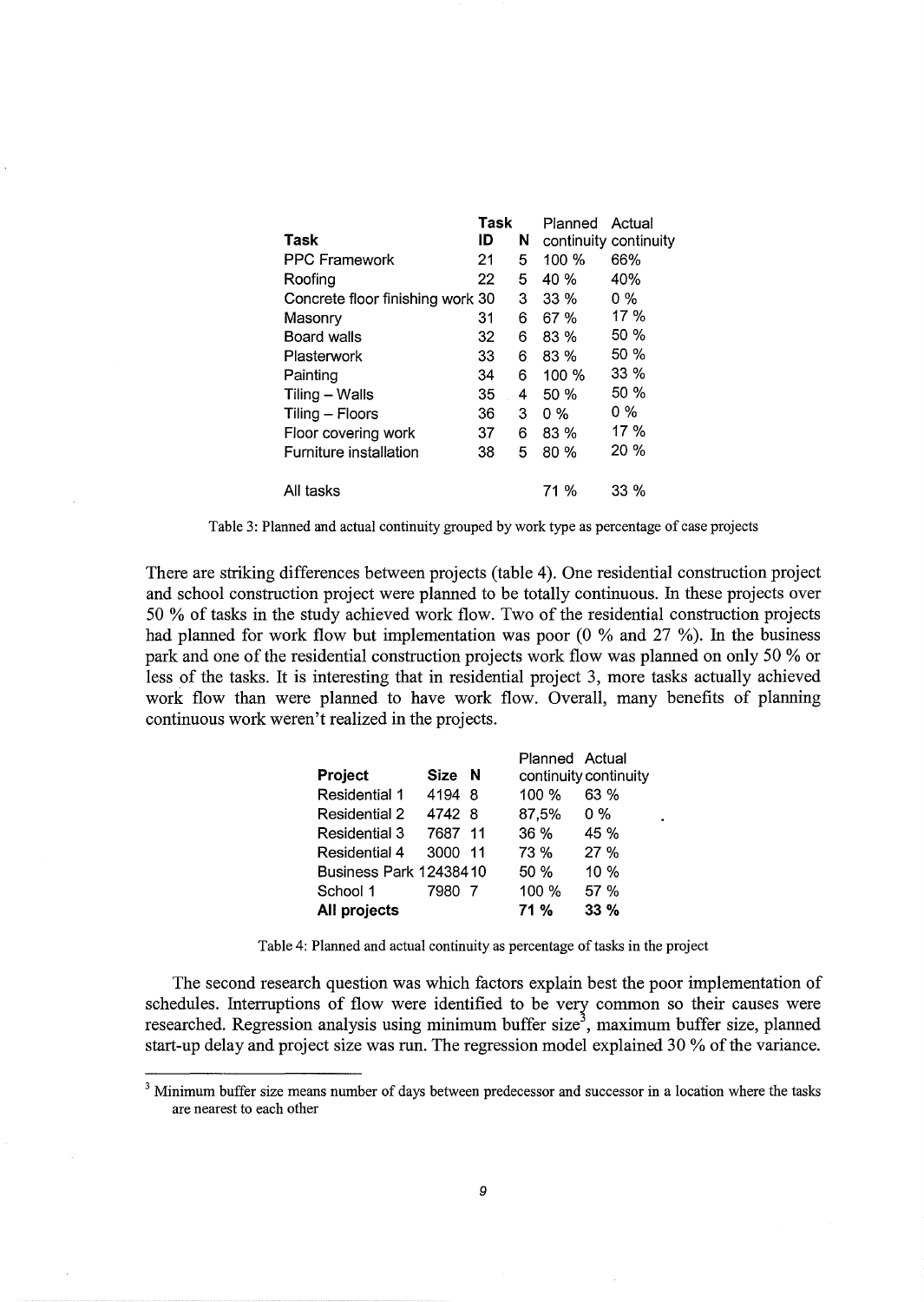Maximum buffer sizes<sup>4</sup> and start-up delays didn't have significant effect. When minimum buffer sizes increase the interruptions decrease. When project size increases the amount of interruptions increase. Correlation between minimum buffer size to predecessor and interruptions was  $-0.391**$ , significant at 0.01 level. Planned start-up delays and maximum buffer size didn't significantly correlate with interruptions. These results show that it doesn't matter what the maximum buffer size is, because the optimum schedule of a task has the same amount of buffer in every location, i.e the schedule is synchronized.

In this study disturbances were divided into slowdowns, start-up delays and discontinuities. Disturbance is defined as a deviation which is caused by preceding task. In tables 5 and 6 the quantities of disturbances of each kind are shown grouped by task (table 5) and by project (table 6).

|                               |         |    | Start-up |          |               |
|-------------------------------|---------|----|----------|----------|---------------|
| Task                          | Task ID | N  | delay    | Slowdown | Discontinuity |
| <b>PPC Framework</b>          | 21      | 5  | 40 %     | $0\%$    | 0%            |
| Roofing                       | 22      | 5  | 80%      | $0\%$    | 0 %           |
| Concrete floor finishing work | 30      | 3  | 33%      | 33%      | 33 %          |
| Masonry                       | 31      | 6  | 0        | 0 %      | 0 %           |
| Board walls                   | 32      | 6  | 33%      | 17%      | 17 %          |
| Plasterwork                   | 33      | 6  | 33 %     | 33%      | 0 %           |
| Painting                      | 34      | 6  | $0\%$    | 67 %     | 67 %          |
| Tiling – Walls                | 35      | 4  | 50 %     | 75 %     | 25 %          |
| Tiling - Floors               | 36      | 3  | 67%      | 67%      | 67%           |
| Floor covering work           | 37      | 6  | 33 %     | 50 %     | 67 %          |
| Furniture installation        | 38      | 5  | 20%      | 20 %     | 40 %          |
| All tasks                     |         | 54 | 33%      | 31%      | 28%           |

Table 5: Percentage of projects which had disturbances in each task type.

| <b>Project</b>         | <b>Size</b> | Ν  | Start-up<br>delav | Slowdown | Discontinuity |
|------------------------|-------------|----|-------------------|----------|---------------|
|                        |             |    |                   |          |               |
| Residential 1          | 4194        | 8  | 25%               | 13 %     | $0\%$         |
| Residential 2          | 4742        | 8  | 25 %              | 13%      | 25 %          |
| <b>Residential 3</b>   | 7687        | 11 | 55 %              | 36 %     | 55 %          |
| Residential 4          | 3000        | 11 | 64 %              | 36 %     | 45 %          |
| <b>Business Park 1</b> | 24384       | 10 | 0 %               | 70 %     | 20%           |
| School 1               | 7980        | 7  | 17 %              | 0 %      | $0\%$         |
| All projects           |             | 54 | 33%               | 31%      | 28 %          |

Table 6: Percentage of tasks which had disturbances in each project

Masonry walls was the only work which didn't have any disturbances caused by other tasks. The projects had significant differences. Residential construction projects 3 and 4 had high

<sup>4</sup> Maximum buffer size means number of days between predecessor and successor in a location where the tasks are farthers from each other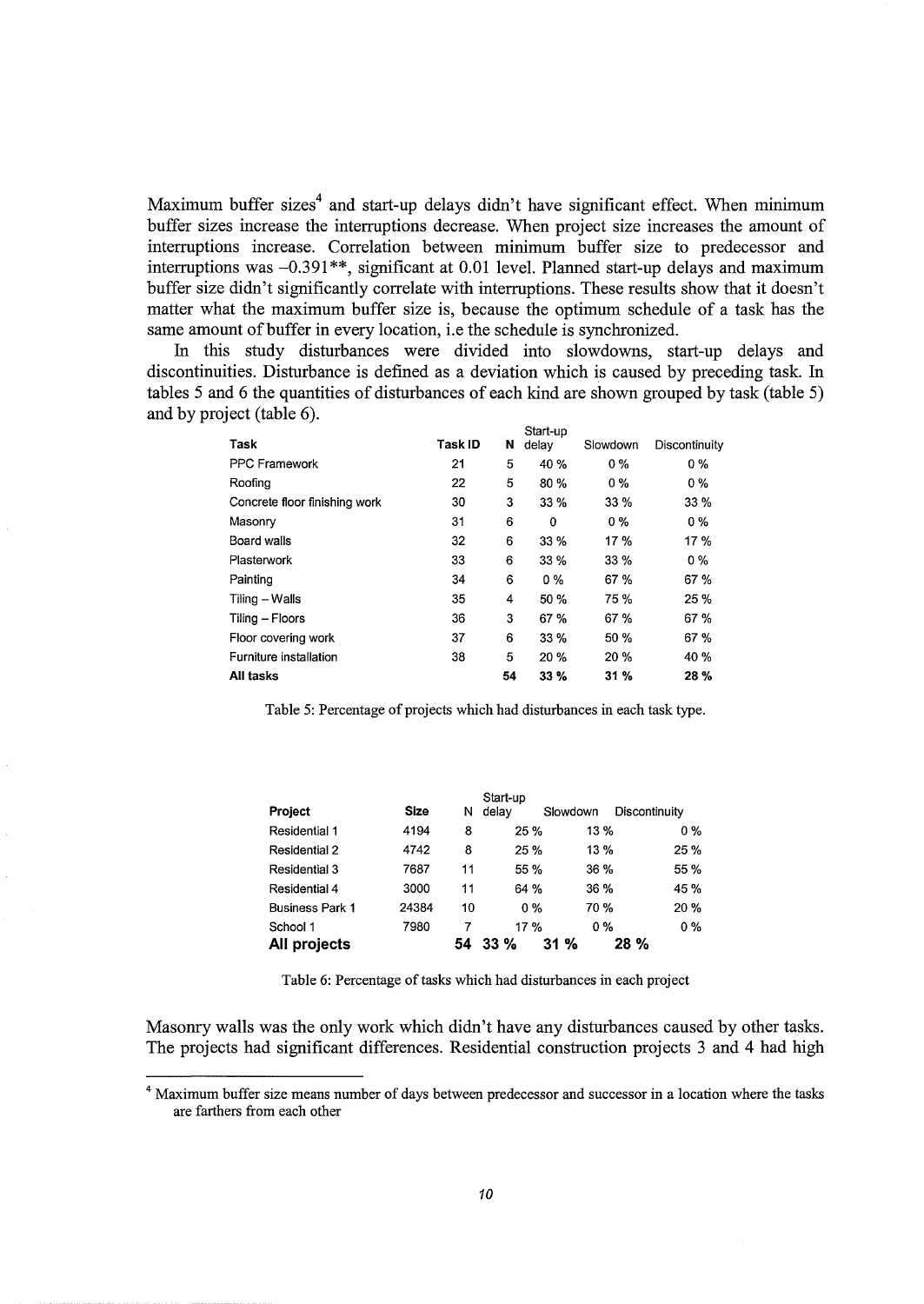amounts of all disturbance types. The business park had a high amount of slowdowns but no start-up delays. School project was well in control and didn't have any slowdowns or discontinuities caused by other tasks.

A correlation analysis was run between disturbance types and the final delay. Starting tasks late correlated negatively with having slow-down disturbances (correlation -0.442\*\*) which shows that starting as soon as possible can lead to slow-downs in the future. Of the disturbance types slowdowns and discontinuities affected tasks' end dates (correlations 0.357\*\* and 0.383\*\*), start-up delays didn't have statistically significant effects.

To assess the need for control two measures were used: forecast maximum delay and forecast disturbances on other tasks. DYNAProject™ calculates forecasts based on actual production rates. Dependencies between tasks shift the forecasts if predecessor is late. This causes alarms (or forecast disturbances) if the disturbance is forecast to happen in the near future. For each task the whole task history was checked and the worst possible forecast was recorded. Tables 7 and 8 show the results by task type and by project.

|                                   |         |   |                | Forecast max delay |            | <b>Actual delay</b> |                |                |         | Forecasted disturbances |          | Actual disturbances |                |            |          |                |                |      |
|-----------------------------------|---------|---|----------------|--------------------|------------|---------------------|----------------|----------------|---------|-------------------------|----------|---------------------|----------------|------------|----------|----------------|----------------|------|
| Task<br>PPC                       | Task ID | N | MIN            | <b>AVG</b>         | <b>MAX</b> | STD.                | <b>MIN</b>     | <b>AVG</b>     | MAX STD |                         | MIN      | <b>AVG</b>          | <b>MAX</b>     | <b>STD</b> | MIN      | <b>AVG</b>     | <b>MAX</b>     |      |
| Framework                         | 21      | 5 | $\overline{7}$ | 23                 | 36         | 10.7                | 0              | $\overline{2}$ | 7       | 3.08                    |          | 1.8                 | 3              | 1.1        |          |                |                | 0    |
| Roofing<br>Concrete floor         | 22      | 5 | 4              | 26.6               | 70         | 25.4                | -6             | 2.6            | 10      | 6.8                     | 0        | 0.8                 | $\overline{2}$ | 0.84       | 0        | 0.6            | $\overline{2}$ | 0.89 |
| finishing work                    | 30      | 3 | 14             | 27                 | 37         | 11.8                | 13             | 21             | 29      | 8.02                    | 0        | 1.3                 | 3              | 1.53       | 0        | 1              | $\overline{2}$ |      |
| Masonry                           | 31      | 6 | 4              | 25.5               | 36         | 13.3                | 3              | 19             | 32      | 12.08                   | 0        | 0.83                | 1              | 0.41       | $\Omega$ | 0.5            | 1              | 0.55 |
| Board walls                       | 32      | 6 | 8              | 21.8               | 44         | 13                  | $-6$           | 10.5           | 20      | 10.3                    | 0        | 0.67                | $\overline{2}$ | 0.82       | o        | 0.67           | 2.             | 0.82 |
| Plasterwork                       | 33      | 6 | 6              | 47.3               | 93         | 31                  | $\overline{2}$ | 15.3           | 40      | 13.4                    | $\Omega$ | 1                   | $\overline{2}$ | 0.63       | 0        | 0.5            | 1              | 0.55 |
| Painting                          | 34      | 6 | 16             | 50                 | 96         | 30.3                | -6             | 17.5           | 55      | 20.5                    | 0        | 0.67                | 1              | 0.52       | 0        | 0.67           |                | 0.52 |
| Tiling - Walls                    | 35      | 4 | 19             | 60                 | 100        | 33.07               | 10             | 27.3           | 60      | 22.3                    | $\Omega$ | $\overline{2}$      | 3              | 1.4        | 0        | $\overline{c}$ | 3              | 1.4  |
| Tiling - Floors<br>Floor covering | 36      | 3 | 14             | 46.3               | 90         | 39.2                | 10             | 197            | 35      | 13.4                    | 0        | 0.67                | 1              | 0.58       | 0        | 0.67           |                | 0.58 |
| work<br>Furniture                 | 37      | 6 | 12             | 46.7               | 96         | 32.9                | 5              | 14.8           | 30      | 10                      | 0        | $\circ$             | 0              | 0          | 0        | $\mathbf 0$    | 0              | 0    |
| installation                      | 38      | 5 | 24             | 41.8               | 75         | 20.7                | $\mathbf 0$    | 20.6           | 40      | 15.2                    | o        | 0.8                 | 1              | 0.45       | 0        | 0.8            |                | 0.45 |

Table 7: Effectiveness of control by task type

All tasks were late in some part of their progress because minimum forecasted delay was over zero for all tasks. Comparison between forecast maximum delay and actual delay shows that some control actions were taken to catch up with the planned schedule, however the whole delay wasn't on average caught up. Control in terms of disturbances prevented was worse. Average actualized disturbances have very similar means with forecast disturbances which shows that control wasn't very effective.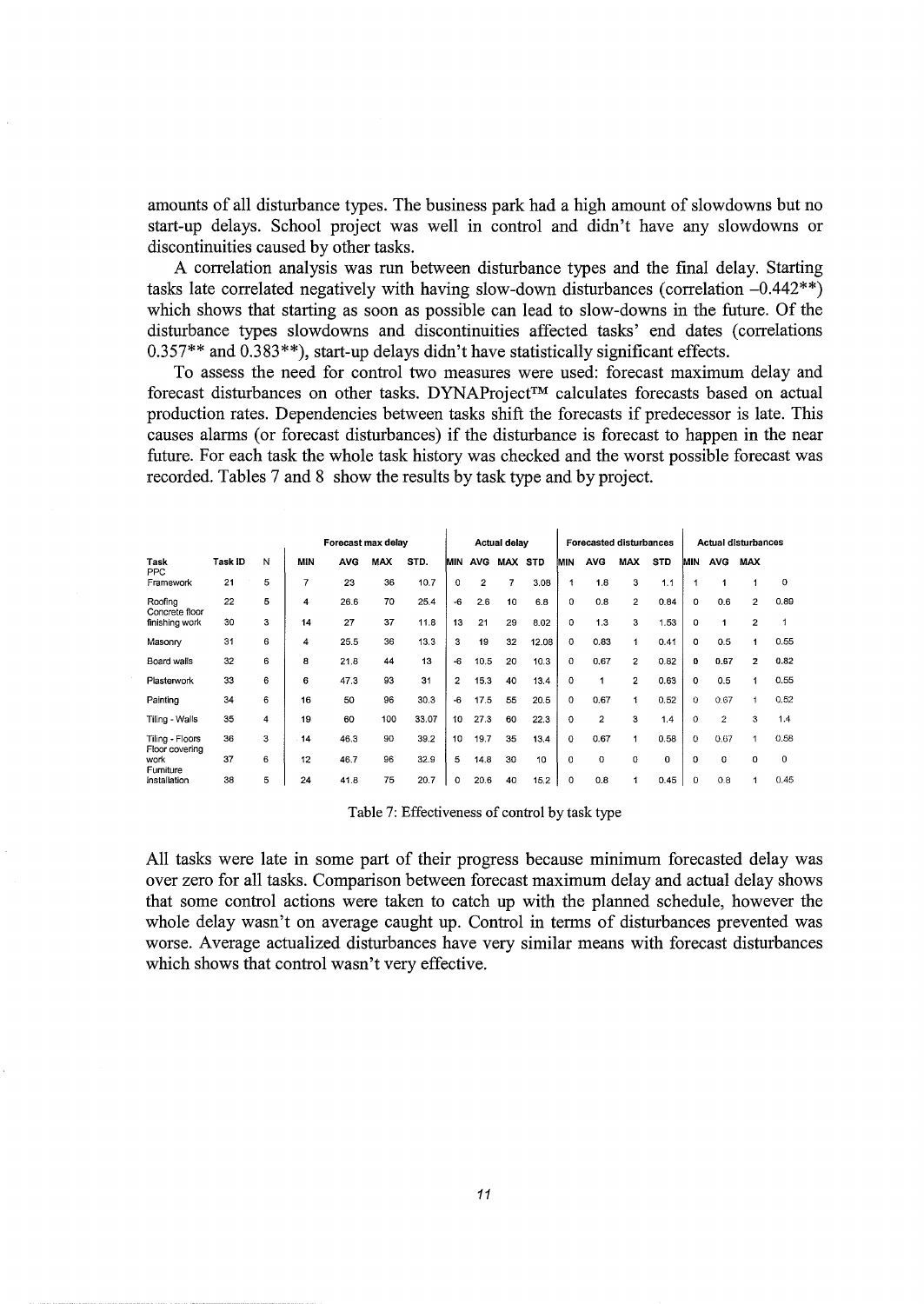|                           |       |    | <b>Actual delay</b> |       |            | <b>Forecasted disturbances</b> |     | <b>Actual disturbances</b> |            |            |     |            |            |            |          |            |                |      |
|---------------------------|-------|----|---------------------|-------|------------|--------------------------------|-----|----------------------------|------------|------------|-----|------------|------------|------------|----------|------------|----------------|------|
| Project<br>Residential    | Size  | Ν  | MIN                 | AVG   | <b>MAX</b> | STD.                           | MIN | <b>AVG</b>                 | <b>MAX</b> | <b>STD</b> | MIN | <b>AVG</b> | <b>MAX</b> | <b>STD</b> | MIN      | <b>AVG</b> | <b>MAX</b>     |      |
|                           | 4194  | 8  | 10                  | 17.8  | 25         | 4.9                            | -6  | 6.25                       | 18         | 7.09       | 0   | 0.375      |            | 0.52       | $\Omega$ | 0.25       |                | 0.46 |
| Residential<br>2          | 4742  | 8  | 20                  | 38.75 | 55         | 13.5                           | з   | 17                         | 31         | 10.8       | 0   | 0.5        |            | 0.53       | ٥        | 0.5        |                | 0.53 |
| Residential<br>3          | 7687  | 11 | 25                  | 41.4  | 70         | 14.4                           | 0   | 30                         | 60         | 19.3       | 0   | 1.36       | 3          | 0.92       | ٥        | 1.18       | 3              | 0.75 |
| Residential<br>4          | 3000  | 11 | 4                   | 12.6  | 24         | 6.7                            | 0   | 10                         | 19         | 6.9        | 0   |            | з          | 0.89       | 0        | 0.9        | 3              | 0.94 |
| <b>Business</b><br>Park 1 | 24384 | 10 | 24                  | 63.8  | 100        | 33.5                           | -G  | 11.7                       | 20         | 89         | 0   | 1.3        | 3          | 1.06       | 0        | 0.9        | $\overline{2}$ | 0.74 |
| School 1                  | 7980  |    | 8                   | 54    | 75         | 24.3                           | -6  | 10.                        | 32         | 12.6       | 0   | 0.57       | 2          | 0.79       | Û        | 0.14       |                | 0.38 |

Table 8: Effectiveness of control by project

Projects had dramatic differences in effectiveness of control. The smallest project had small forecast maximum delays but the actual delays were almost the same, i.e. there was no catching up. The biggest project had large forecast maximum delays but was able to catch up very much of the delay. The school project was well controlled both in terms of final delay and in terms of disturbances.

Which factors affect the effectiveness of control? Effectiveness of control in terms of delay was calculated by subtracting the final delay from maximum forecast delay and dividing by maximum forecast delay. The effectiveness of control was negatively correlated with having discontinuities in the task (correlation  $-0.381**$ ) and positively with project size (correlation 0.373\*\*). Discontinuities seemed to be harder to recover from than from the other disturbance types. Effectiveness of control in terms of disturbances prevented was calculated similarly (percentage of forecast disturbances prevented). Here the correlations were smaller and less significant. There was a negative correlation with planned overlap (correlation  $-0.293^*$ ) and a positive one with planned minimum buffer size (correlation  $0.271^*$ ). If the works were planned to be done in more than one location at the same time, the control was more difficult. Planning overlapping work is against the Line-of-Balance scheduling principles. (Kankainen & Sandvik 1993)

The case schedules revealed an interesting phenomenon: splitting of work to multiple locations. This has never been observed in such a large scale in Finnish studies, which possibly is caused by stronger schedule control focus of earlier studies (researcher was always on site and tried to optimize control). Significant correlations were found with startup delay (-0.409\*\*), actual implementation order (0 = not planned / 1 = planned,

-0.482\*\*), having to change implementation order because earlier task had changed implementation order  $(0.299^*)$ , forecast maximum delay  $(0.588^{**})$ , project size  $(0.717^{**})$ and the number of actualized disturbances in the succeeding tasks (correlation 0.330\*). Overlapping of production increased the number of actually occurring disturbances. By examining the schedules it was determined that most of the tasks with lots of overlapping had started as early as possible in the first available location. This control strategy caused disturbances in other tasks.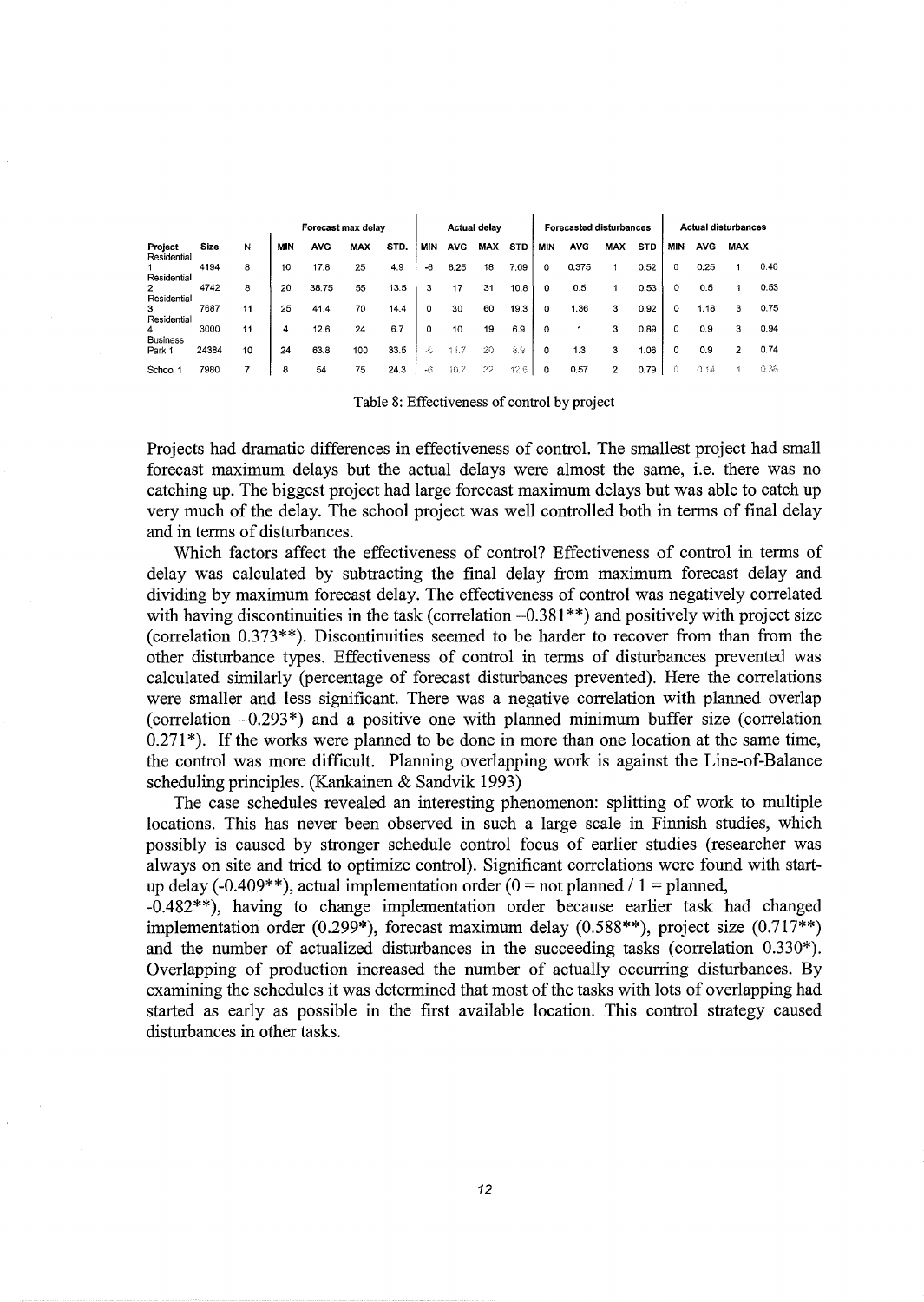#### **DISCUSSION**

To writers' knowledge this is the first study where actual data has been systematically gathered and compared to the original plan using the Line-of-Balance method as the underlying model. The following interesting results were found:

- it is not enough to plan continuous work because without good control on site the work won't be implemented continuously
- starting as soon as possible results in slow-downs
- it is hardest to recover from discontinuities
- splitting work to multiple locations as a control action causes delays and disturbances in following tasks
- planning overlapping work in locations makes project control more difficult

The results support the aims of Lean Construction by giving supportive evidence to the need to control workflow reliability and the need for pull scheduling. They suggest that CPM is a flawed approach to schedule construction projects because it promotes starting as early as possible, it makes work discontinuous, it usually causes splitting work to multiple locations and the resulting problems. By using Line-of-Balance as a scheduling tool, it is possible to prevent all of the identified problems.

Because of the small amount of data and nonrepresentative sample at this stage, the results are mainly descriptive and can't be generalized to all projects. Cause - effect relationships can't be shown with the small sample. In the study the sites entered actual data for location start and end dates and actual quantities very well. However, no site entered the actual resources or actual lengths of work shifts. This makes it impossible to analyze productivity effects of disturbances. Taken control actions could have been entered to the system but they weren't, so researchers had to assume control actions from actual lines. The real reasons of interruptions are not known, only the deviations are known numerically. These issues decrease the validity of results.

In the future more data will be gathered. Finnish contractors are committed to supporting this research and will provide data when their current projects run with DYNAProject are finished. The aim is to get a representative sample of projects to be able to reach generalizable conclusions. From new projects, also resource data, cost data, quality data and client satisfaction data will be gathered. With more complete data it is possible to show cost and quality effects of schedule control.

### **CONCLUSION**

A major problem in case projects was poor control, which is seen as disturbances of flow and splitting of production to multiple locations at the same time. Realization of start-up prerequisites doesn't seem to be a big problem. Securing work continuity is much more urgent. As a conclusion, it can be said that in addition to a proactive control mechanism, a reactive control action mechanism which forecasts disturbances and prompts for control actions is needed. Line-of-Balance based production control mechanisms provide such a tool.